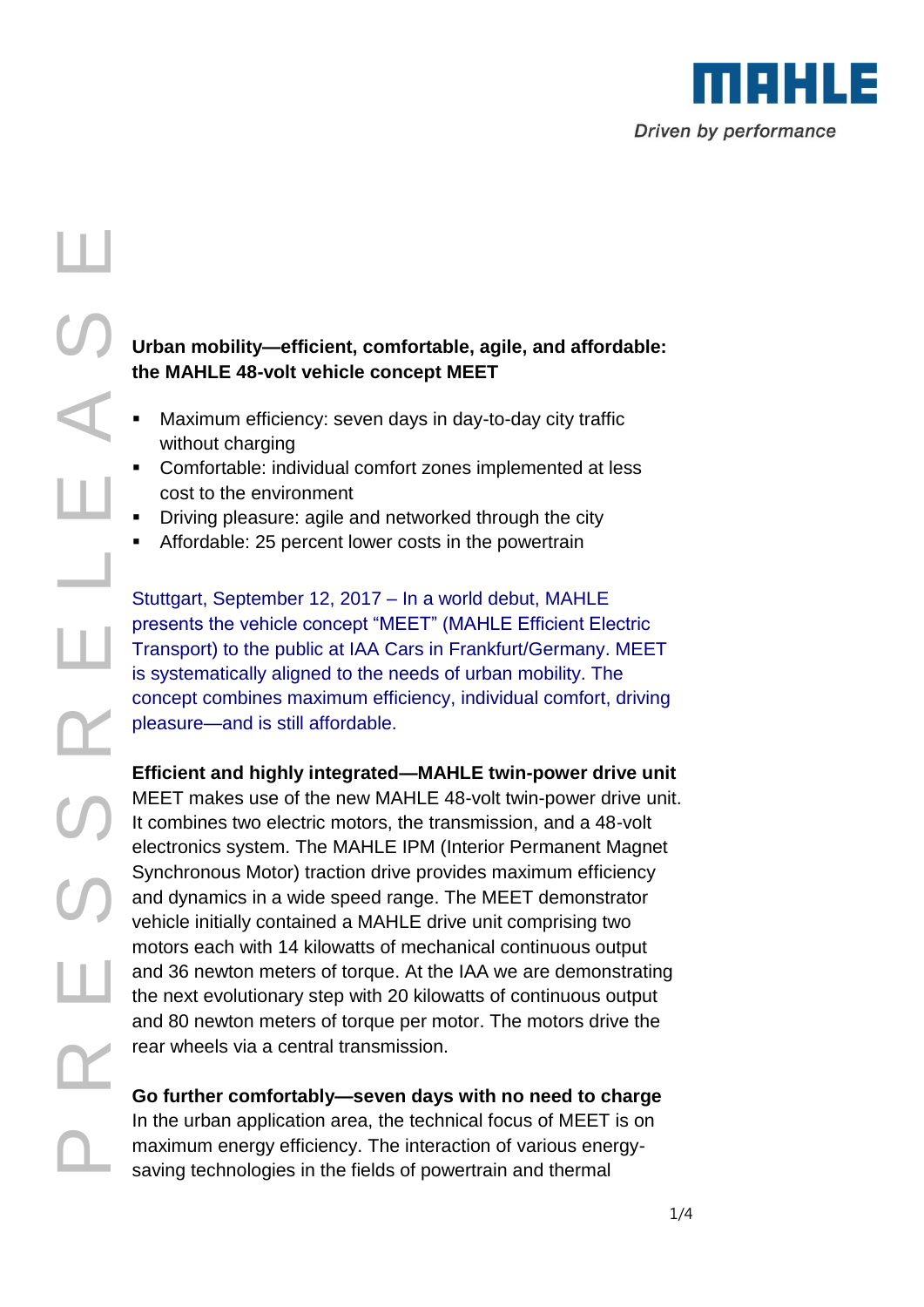

management increases efficiency and significantly extends the cruising range of the vehicle.

As in all vehicles with a purely electric powertrain, one of the biggest challenges with respect to energy storage is heating the interior, particularly in winter. Indeed, by eliminating local emissions, the system lacks the most important heat source—the combustion engine. As a result, any temperature-related output such as the heating of the heating air places a burden on the battery and therefore on the vehicle's cruising range.

Maximum efficiency without compromises—and even with improvements—in comfort are therefore a top priority in MEET. MAHLE achieves thermal efficiency through measures such as a thermoelectric heat pump and surface heaters with individual comfort zones in combination with dual-zoned air conditioning. As a result, MEET achieves up to seven days of inner city trips—with just one charge. Expressed in figures, innovative thermal management increases the cruising range by 5 percent in summer and by as much as 50 percent in winter.

### **Driving pleasure redefined—zippy, agile, intuitive**

In urban traffic, maximum speed is not what counts. With a top performance of 40 to 60 kilowatts—depending on the model of the motor—MEET is very zippy in the relevant speed range. The basic model of MEET accelerates from 0 to 50 km/h in five seconds. When using the new MAHLE motors each with a peak power of 30 kilowatts, this time drops to less than three seconds. Maneuvering and parking are supported by the torque vectoring functionality of the MAHLE twin-power drive unit: MEET is rendered exceptionally agile thanks to the selective wheel torque output of the two electric motors.

The innovative operating concept ensures that the driver is not distracted while driving but can still use all the functionality safely. Handling MEET is intuitive and simple—despite a wide range of functions such as controlling the navigation, sound, and air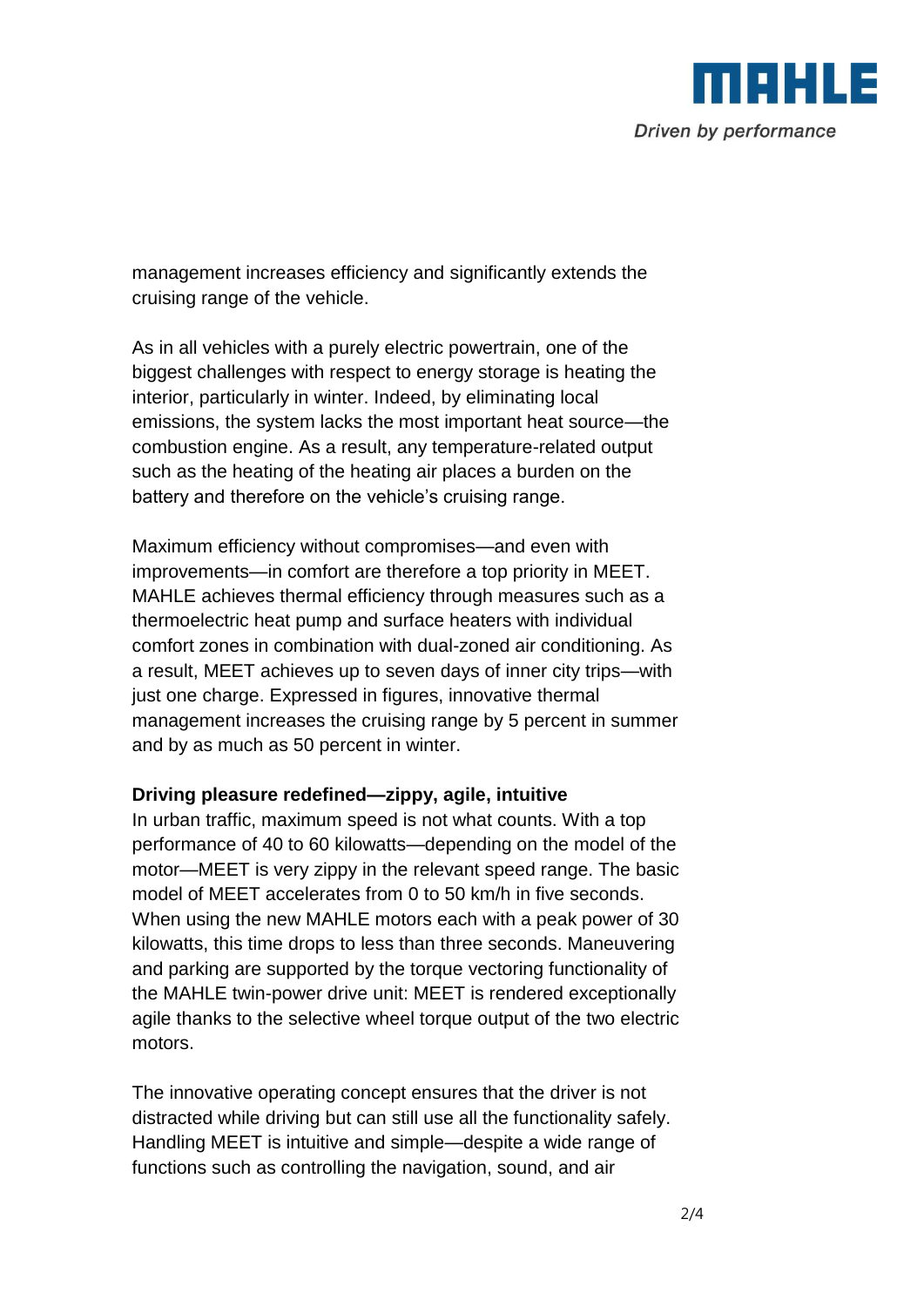

conditioning systems, or accessing the technical status of the vehicle. This is where the comprehensive expertise of the MAHLE subsidiary BHTC comes into play. The operating concept enables a contact-free, gesture-based control, haptic feedback, and personalized comfort settings as well as the preconditioning of the interior, for example via a smartphone app during charging.

### **Affordable—designed for the end customer**

Despite its technical sophistication, MEET is an affordable vehicle concept. There are several reasons for this:

- MEET is a platform concept. The modular approach can be flexibly transferred to a range of vehicle concepts.
- **Economies of scale are generated. For example, the modular** drive unit may also be easily used as an e-axle in a 48-volt hybrid system. In addition, MAHLE believes that all the technologies in MEET can be carried over into large-scale production.
- The 48-volt approach requires fewer safety measures in comparison with high-voltage systems, reducing the cost of the drive by 25 percent.

### **MAHLE combines expertise for new directions in e-mobility**

MEET, MAHLE Efficient Electric Transport, is the vehicle concept for tomorrow's urban mobility. With MEET, MAHLE is actively addressing the current challenges of the automotive industry. MEET combines the broad MAHLE portfolio and expertise in the fields of thermal management, powertrain, electronics, and user interfaces, and convincingly demonstrates today what the new directions in e-mobility will be.

MEET and its overall concept will be presented by MAHLE for the first time at IAA 2017, Stand C40 in Hall 8.0. We look forward to your visit!

### **About MAHLE**

MAHLE is a leading international development partner and supplier to the automotive industry as well as a pioneer for the